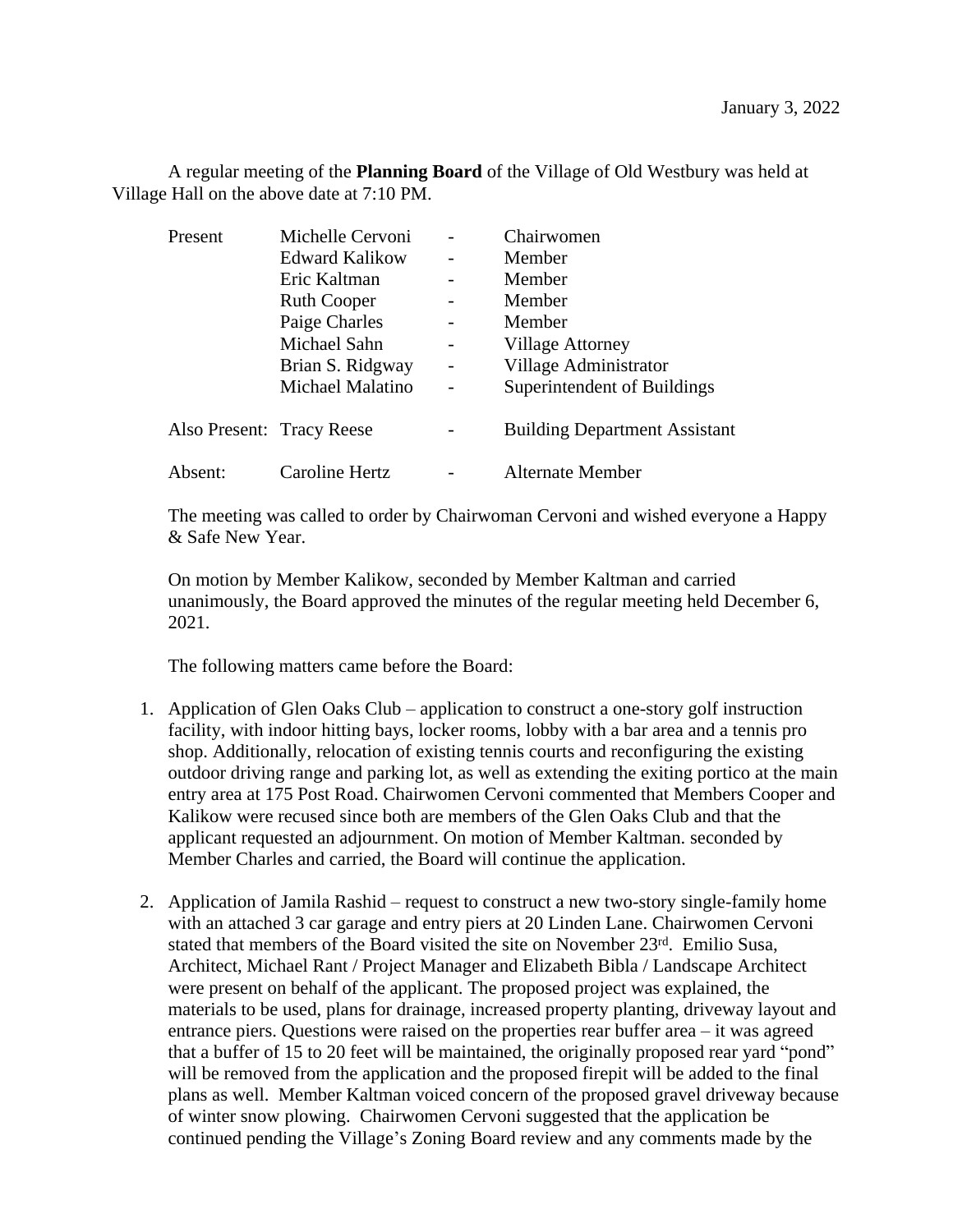State as well. On motion of Member Kalikow, seconded by Member Kaltman and carried, the Board will continue the application.

- 3. Application of Kishore Taneja request to construct a new two-story dwelling with black top asphalt curved driveway with two curb cuts, two stone decorative pillars at the entrance with paved walkways, 3 car garage and front portico, inground pool, and rear open cellar entrance to the basement at 26 Saint Andrews Court. Chairwomen Cervoni stated that the applicant requested an adjournment until the February meeting. On motion of Member Kalikow, seconded by Member Kaltman and carried, the Board will continue the application.
- 4. Application of Clock Tower Property Enterprises request to construct a new two-story dwelling with an underground 3 car garage, pool, cabana, driveway, entry piers and gates, and proposed walks and patios at 2 Clock Tower Lane. Rui Gones on behalf of Paul Russo / Architect, Michael Rant / Project Manager, Richard Ignatow / Landscape Architect were present. The Board was updated on the proposed project, materials to be used on the home, windows, gutters, garage, paving and pool area. Resident Bruce Jennings was present and voiced concern about rain fall amounts in the area that this prosed project would hurt the current water issues in this general area. (Current land area for the proposed home in vacant). Village Engineer Paul Stevens did agree that this area of the Village is known for rainfall drainage issues, and he commented that Nassau County is aware of this problem as well. It was noted that the Village requirement for water drainage is 3" and Nassau County requirement is between 5" and 8". Michael Rant stated that Nassau County is requiring the maximum of 8" for this site. Paul Stevens requested that if project is approved that special attention is given during the construction phase and the site be visited/inspected weekly to ensure all drainage measures are in place as well as for drivers in the general area since the proposed site will be difficult for deliveries to be made. Mr. Stevens also commented that 4,800 yards of "clean" fill will be required at the site which amounts to approximately 200 truckloads. It was also noted that Board of Trustees approval for clean/certificated fill over 2,500 yards would be a requirement of this application. Chairwomen Cervoni read into the record the list of concerns from the *Clocktower Road Association*. She asked the Building Department to provide this list to the applicant's representatives so that each concern could be reviewed and addressed.

On motion of Member Kalikow, seconded by Member Kaltman and carried, the Board will continue the application.

5. Application of Max Zetlin – request to construct a new two-story dwelling with a 3 car garage, new fence, driveway, walks and patios, and swimming pool at 5 Hidden Pond Drive. Chairwomen Cervoni stated that the Board visited the site on December 20<sup>th</sup>. Robert Matta / Architect, Mike Mainland / Landscape Architect and Michael Rant / Project Manage provided project overviews and showed the Board material scheduled to be used. Conversation developed between the applicant's representatives and Village Engineer Paul Stevens regarding the DRA at the rear of the property. Chairwomen Cervoni suggested the application be continued so the open items related to the DRA and fence location can be addresses and why a fence can not be placed in the DRA. On motion of Member Kalikow, seconded by Member Kaltman and carried, the Board will continue the application.